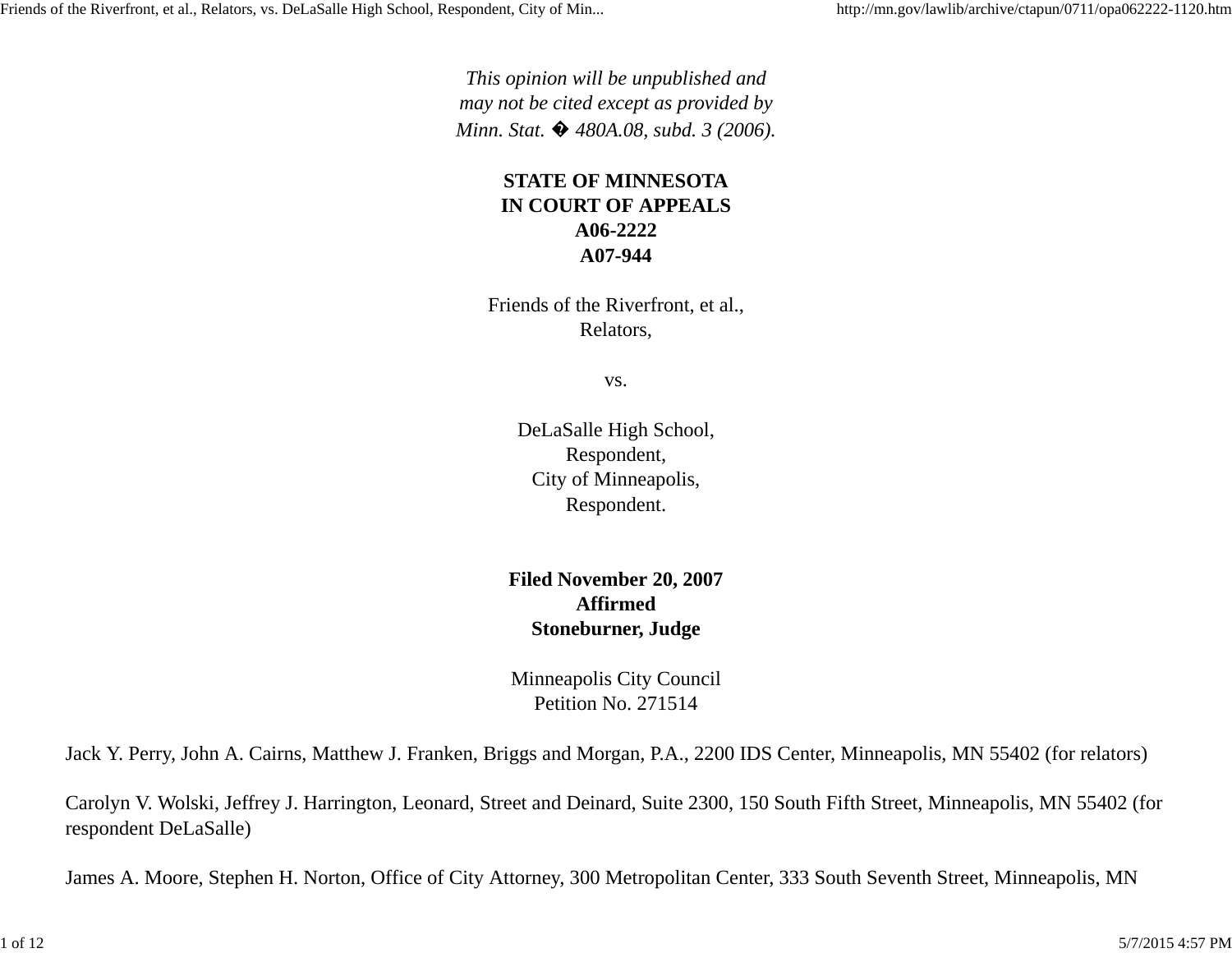55402 (for respondent City)

���������� Considered and decided by Wright, Presiding Judge; Shumaker, Judge; and Stoneburner, Judge.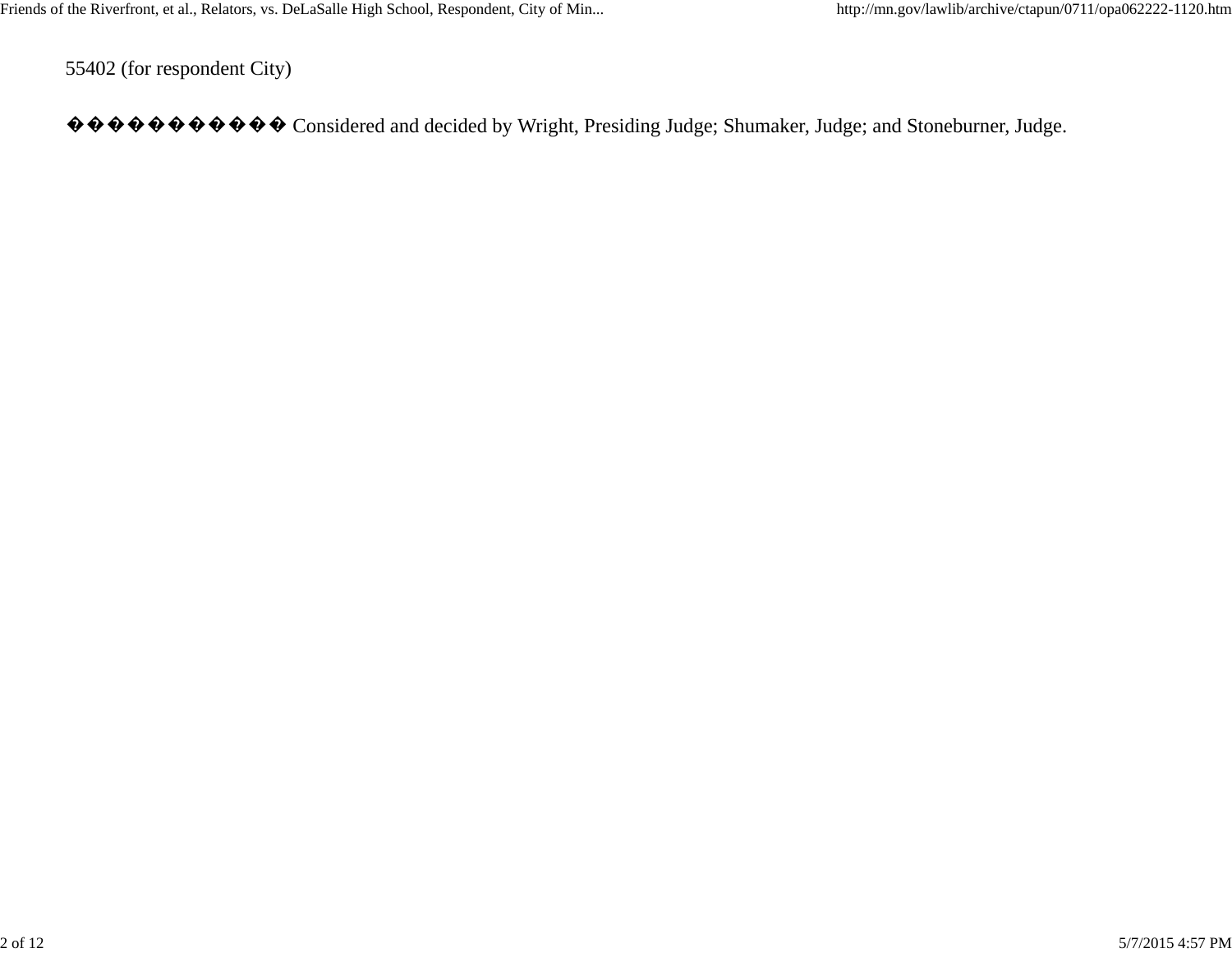#### **U N P U B L I S H E D**�� **O P I N I O N**

#### **STONEBURNER**, Judge

In these consolidated appeals, relators challenge by writ of certiorari respondent city  $\hat{\mathbf{\bullet}}$  s grant of a Certificate of Appropriateness and amended Certificate of Appropriateness to respondent high school for the construction of an athletic facility adjacent to the school on Nicollet Island.  $\bullet$  Because respondent city  $\bullet$  s action was not arbitrary or capricious, we affirm.

#### **FACTS**

Respondent DeLaSalle High School (DeLaSalle) has been located on Nicollet Island since 1898.� Nicollet Island is a legislatively protected �historic place,� and is within the Minnesota National River and Recreation Area (MNRRA), a unit of the National Park System.  $\bullet$  Minn. Stat.  $\bullet$  138.664, subd. 64 (2006).  $\bullet$  MNRRA is coextensive with the Mississippi River Critical Area Corridor (MRCAC), and is part of a  $\bullet$  regional recreational open space system  $\bullet$  encouraged under Minn. Stat.  $\bullet$  473.302 (2006) (facilitating a process for acquisition and development of regional recreational open space). $\bullet$  Nicollet Island is also located within the St. Anthony Falls National Historic District (NHD), which, in 1971, was listed on the National Register of Historic Places and the State Register of Historic Places.� Nicollet Island is further subject to numerous river and historic preservation policies and guidelines, including: the City of Minneapolis (the city) 2006 Mississippi River Critical Area Plan; the Minneapolis Community and Economic Development Agency�s Nicollet Island & East Bank Urban Renewal Plan; the Minneapolis Park and Recreation Board�s Central Riverfront Open Space Master Plan; Executive Order 79-19; MNRRA $\hat{\mathbf{\Phi}}$ s Comprehensive Management Plan (CMP); the 2000 Minneapolis Plan; MPRB  $\diamond$ s 1996 Master Plan; and the St. Anthony Falls Historic District Guidelines.

 $\Diamond \Diamond \Diamond \Diamond \Diamond \Diamond \Diamond \Diamond \Diamond \Diamond$  DeLaSalle and the Minneapolis Park and Recreation Board (the MPRB) entered into an agreement under which DeLaSalle would construct an athletic facility (the project).  $\bullet$  The project will provide regulation-size football and soccer fields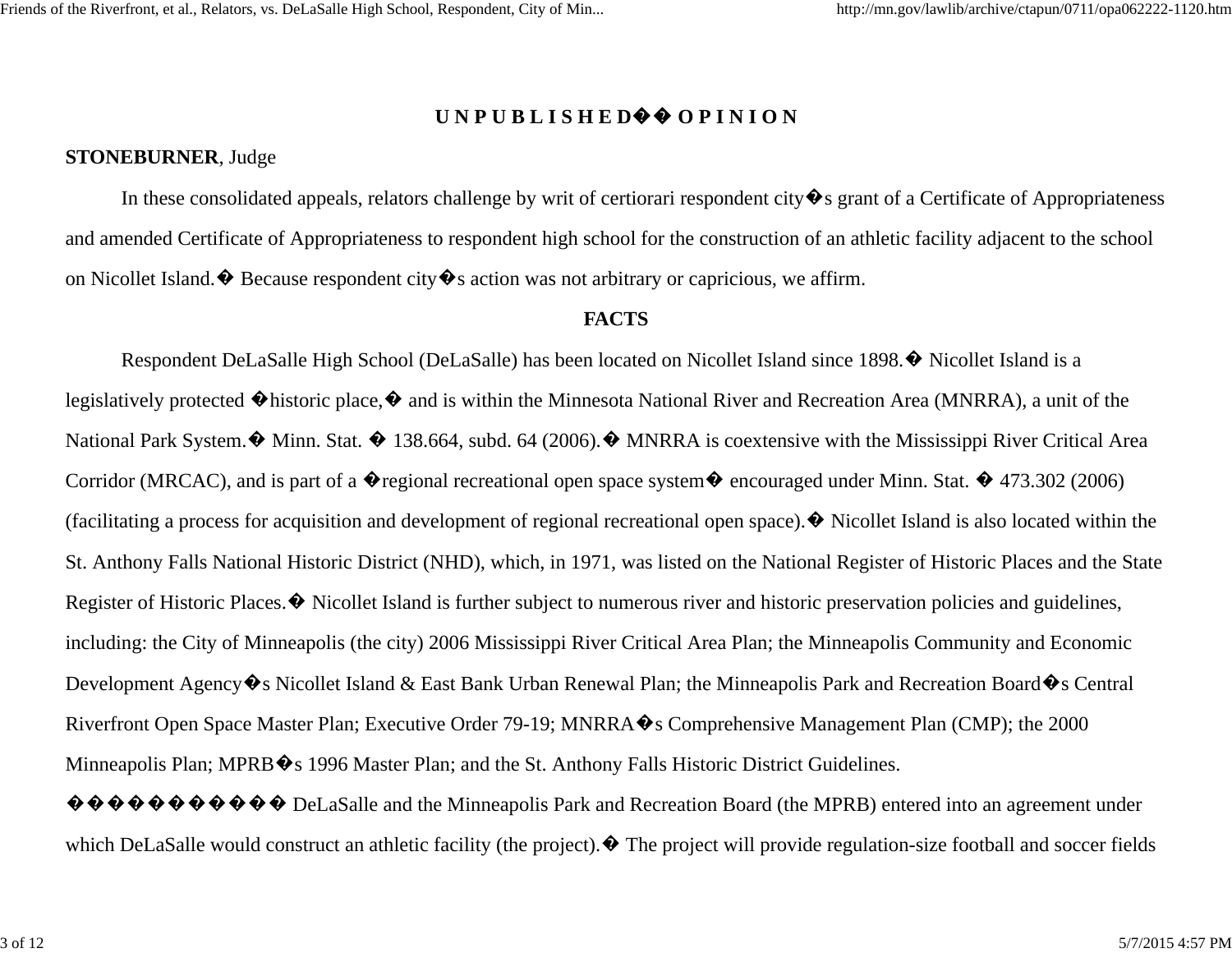and three junior soccer fields for shared use by the school and the public.  $\bullet$  DeLaSalle and the MPRB propose to build the facility on two adjacent parcels of land, one owned by DeLaSalle and one owned by the MPRB.� The parcels are bisected by a portion of Grove Street right-of-way which will be destroyed by the project.  $\bullet$  Grove Street itself is not a historic feature.  $\bullet$  The pavers, curbs and lighting were all replaced in the late 1990s.� But the alignment of Grove Street is a historic feature that will be affected by the project because the view down the street will be interrupted by the project.  $\bullet$ 

In October 2005, J. Michael Orange, principal planner in the city  $\hat{\mathbf{\bullet}}$  s planning department, completed a mandatory Environmental Assessment Worksheet (EAW) for the project.  $\bullet$  The EAW explored the project  $\bullet$  s compatibility with existing plans and land use regulations that apply to the project site, and concluded that  $\hat{\mathbf{\Phi}}$ [s]everal adopted plans apply to the [p]roject with policies that might be interpreted as being supportive of the [p]roject and others that might be interpreted as indicating inconsistency.  $\bullet \bullet$ Based on the EAW, the city concluded that an Environmental Impact Statement is not required for the project.

In June 2006, DeLaSalle applied to the Heritage Preservation Commission (HPC) for a Certificate of Appropriateness (certificate) for the project.� The Code of Ordinances for the city requires a certificate from the HPC for any alteration of property in an historic district.  $\bullet$  Minneapolis, Minn., Code of Ordinances  $\bullet$  599.320 (Supp. 2007).  $\bullet$  The code requires the HPC to make findings regarding reasonable alternatives to destruction of historic property and allows destruction only if there are no reasonable alternatives.� *Id.* at � 599.350(b)*.*�

The Community Planning and Economic Development Department � Planning Division, prepared a 28-page staff report on the project for the HPC. $\bullet$  The report included proposed findings and a recommendation that the HPC deny the certificate. $\bullet$  In August 2006, the HPC adopted a modified version of the proposed findings and denied the certificate, finding, in part, that  $\hat{\mathbf{\Phi}}$ [m]any aspects of the project . . . would have a lasting adverse effect on the [historic] district.  $\bullet$ 

 $\hat{\mathbf{\Phi}} \hat{\mathbf{\Phi}} \hat{\mathbf{\Phi}} \hat{\mathbf{\Phi}} \hat{\mathbf{\Phi}} \hat{\mathbf{\Phi}} \hat{\mathbf{\Phi}}$  DeLaSalle appealed the HPC $\hat{\mathbf{\Phi}}$ s denial to the city council.  $\hat{\mathbf{\Phi}}$  The Zoning and Planning Committee (the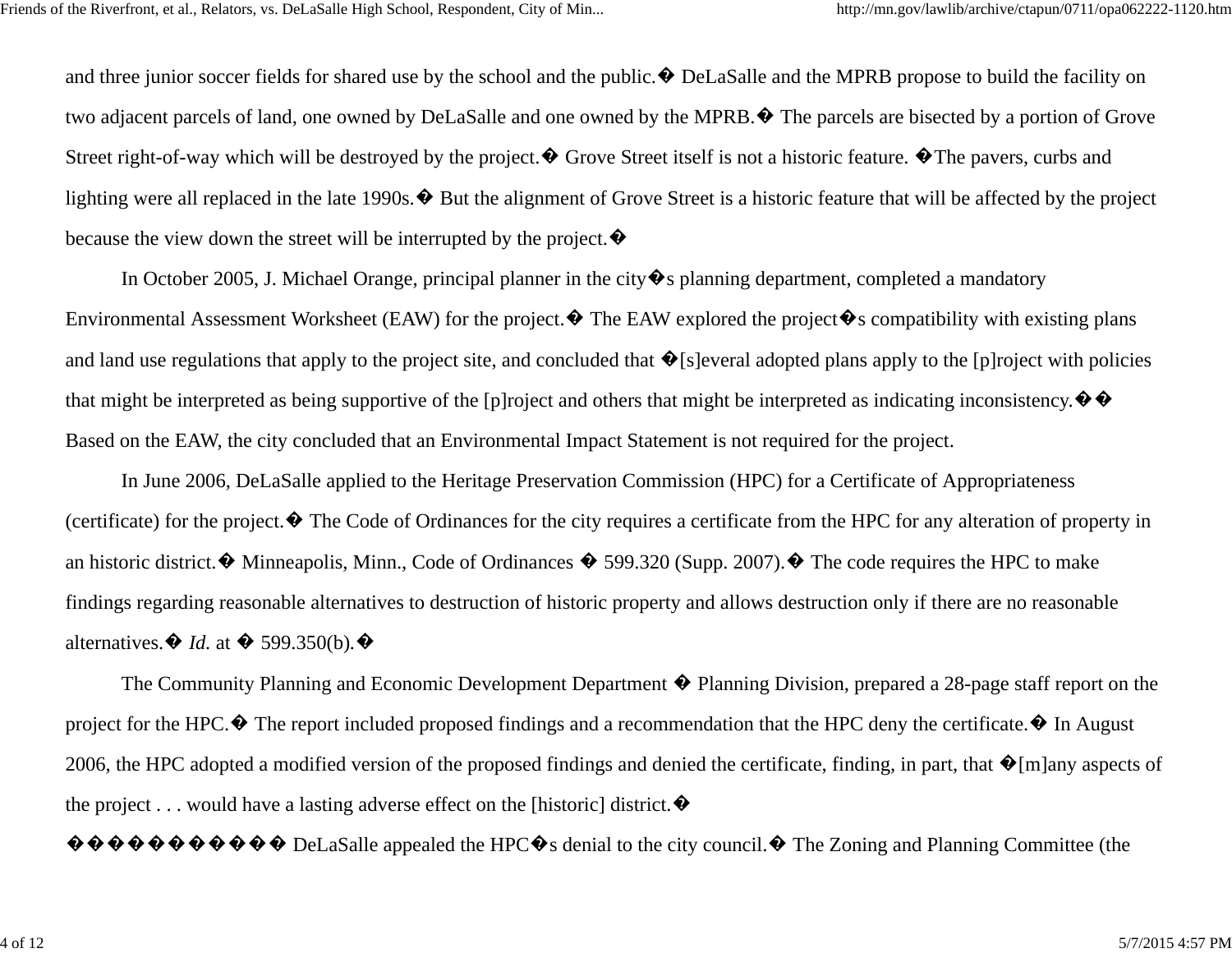committee) received public comment and held a hearing regarding the project in September 2006.� The committee made proposed findings and recommended, based on the proposed findings, that the city council approve the certificate. $\bullet$  Relators intervened in the city council proceedings under the Minnesota Environmental Rights Act (MERA), which permits intervention into an administrative proceeding on �filing of a verified pleading asserting that the proceeding . . . involves conduct that has caused or is likely to cause pollution, impairment, or destruction of the air, water, land, or other natural resources located within the state.  $\diamondsuit \diamondsuit$  Minn. Stat. � 116B.09, subd. 1 (2006).� MERA defines natural resources to include historic resources.� Minn. Stat. � 116B.02, subd. 4  $(2006)$ .  $\blacklozenge$  The parties agree that the project affects a natural resource as defined by MERA.

After a hearing, the city council adopted the committee  $\blacklozenge$  s proposed findings of fact, including provisions to mitigate the impact of the project on the historic district, and approved the certificate.  $\bullet$  Relators appealed by writ of certiorari (A06-2222).  $\bullet$ 

While appeal A06-2222 was pending, DeLaSalle applied for an amended certificate for a revised project that addresses some of the objections raised to the initial project.  $\blacklozenge$  The HPC denied the application for an amended certificate and  $\blacklozenge$  DeLaSalle appealed to the city council.  $\hat{\mathbf{\Phi}}$  The city council approved DeLaSalle  $\hat{\mathbf{\Phi}}$ s application for an amended certificate.  $\hat{\mathbf{\Phi}}$ Relators also appealed this decision by writ of certiorari (A07-944).  $\blacklozenge$  Appeals A06-2222 and A07-944 were consolidated by order of this court.  $\begin{bmatrix} 1 \end{bmatrix}$  Relators concede that issues on appeal from approval of the amended certificate are not materially distinct from the issues involved in the appeal from approval of the original certificate, and therefore our discussion does not distinguish the two appeals.  $\bullet$ 

### **D E C I S I O N**

### **I.**�������� **Standard of review**

The parties agree that approval of the certificate involved a quasi-judicial decision.  $\bullet$  This court affirms quasi-judicial decisions unless they are unreasonable, arbitrary, or capricious.  $\bullet$  *Billy Graham Evangelistic Ass*  $\bullet$ *n* $\bullet$ *y*. City of Minneapolis, 667 N.W.2d 117, 123 (Minn. 2003).  $\bullet$  On certiorari review, we review the evidence  $\bullet$  only to determine whether it supports the findings of fact or the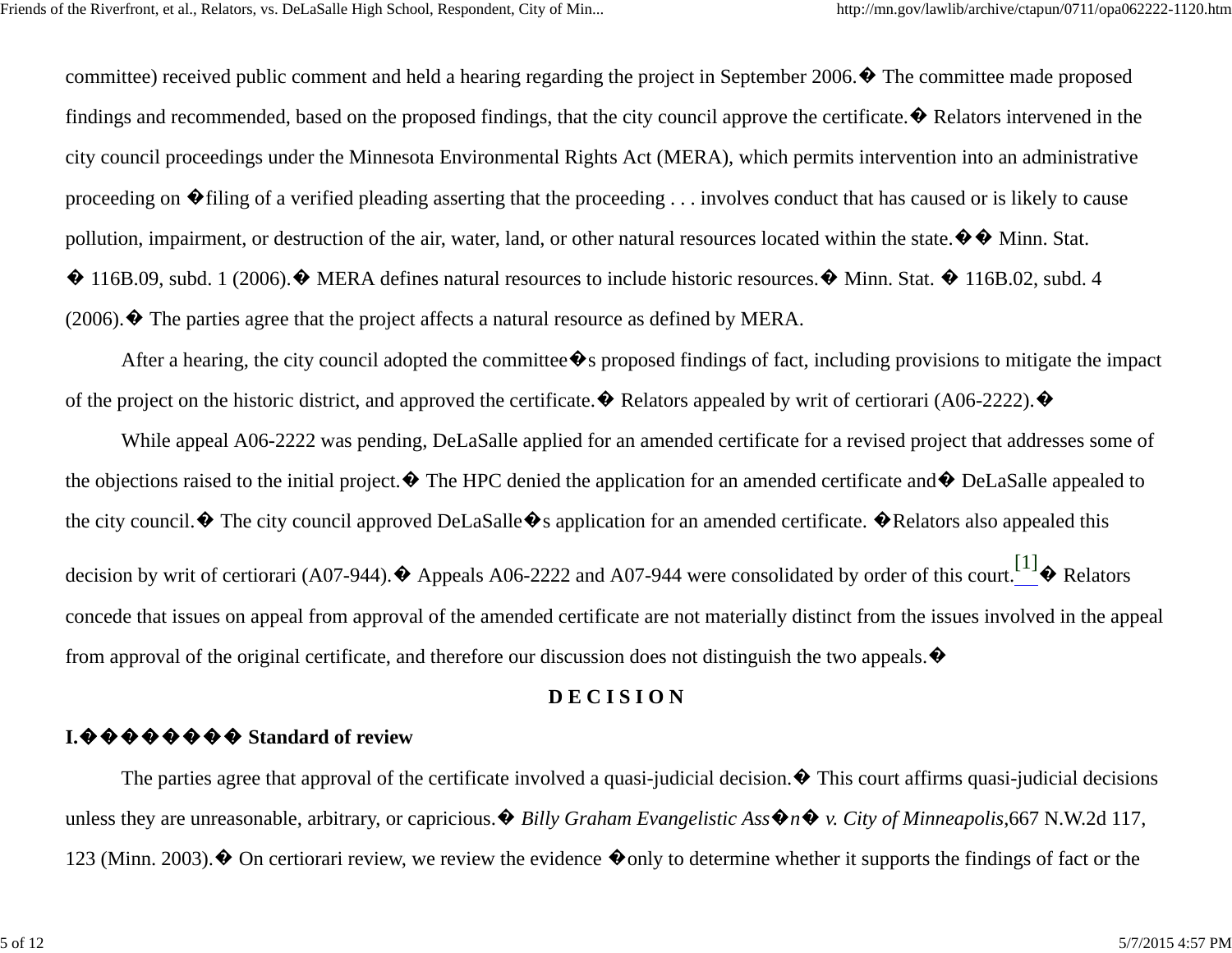conclusions of law, and whether the municipality�s decision was arbitrary or capricious.� ��*In re Dakota Telecomm. Group*,<sup>590</sup> N.W.2d 644, 646 (Minn. App. 1999).� We exercise judicial restraint to avoid substituting our judgment for that of an administrative body.� *In re Excess Surplus Status of Blue Cross & Blue Shield of Minn.*, 624 N.W.2d 264, 277 (Minn. 2001).� Decisions of administrative bodies are reviewed for  $\bullet$  substantial evidence  $\bullet$  which is defined as  $\bullet$  (1) such relevant evidence as a reasonable mind might accept as adequate to support a conclusion; (2) more than a scintilla of evidence; (3) more than some evidence; (4) more than any evidence; or (5) the evidence considered in its entirety.�� *In re North Metro Harness, Inc*.,711 N.W.2d 129, 137 (Minn. App. 2006) (quotation omitted), *review denied* (Minn. June 20, 2006).

�The functions of factfinding, resolving conflicts in the testimony, and determining the weight to be given to it and the inferences to be drawn therefrom rest with the administrative board.�� *Quinn Distrib. Co. Inc. v. Quast Transfer, Inc.*, 288 Minn. 442, 448, 181 N.W.2d 696, 700 (1970) (quotation omitted).  $\blacklozenge$  Absent manifest injustice, inferences drawn from the evidence by an administrative body must be accepted by a reviewing court  $\bullet$  even though it may appear that contrary inferences would be better supported or that the reviewing court would be inclined to reach a different result were it the trier of fact.�� *Ellis v. Minneapolis Comm�n on Civil Rights*,295 N.W.2d 523, 525 (Minn. 1980).� Where an administrative body contemporaneously states reasons for its decision, the burden is on the challenger to show that the decision was unreasonable, arbitrary, or capricious.� *Billy Graham Evangelistic Ass* $\mathbf{\hat{\Phi}}$ *n*, 667 N.W.2d at 123.

# **II.**������� Requirements for certificate

 $\hat{\mathbf{\Phi}} \hat{\mathbf{\Phi}} \hat{\mathbf{\Phi}} \hat{\mathbf{\Phi}} \hat{\mathbf{\Phi}} \hat{\mathbf{\Phi}} \hat{\mathbf{\Phi}}$  Section 599.350 of the city code provides, in relevant part:

Before approving a certificate of appropriateness, the commission shall make findings that the alteration will not materially impair the integrity of the ... historic district ... and is consistent with the applicable design guidelines adopted by the commission . . . .

[and] �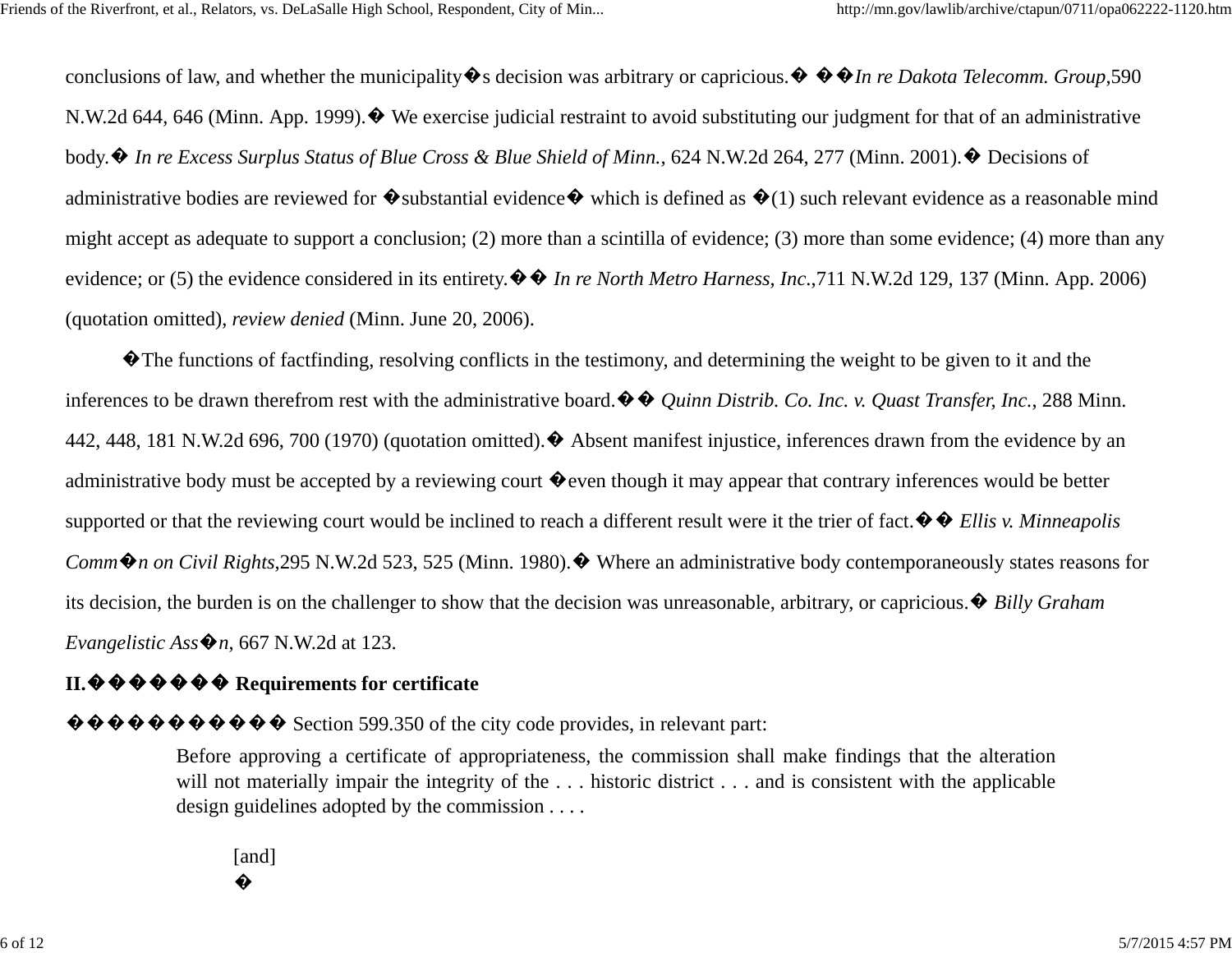Before approving a certificate of appropriateness that involves the destruction, in whole or in part, of any landmark, [or] property in an historic district . . ., the commission shall make findings that . . . there are no reasonable alternatives to the destruction. $\bullet$  In determining whether reasonable alternatives exist, the commission shall consider, but not be limited to, the significance of the property, the integrity of the property and the economic value or usefulness of the existing structure, including its current use, costs of renovation and feasible alternative uses.

Minneapolis, Minn., Code of Ordinances  $\hat{\mathbf{\bullet}}$  599.350 (Supp. 2007).

# **III.**����� **Minnesota Environmental Rights Act (MERA)**�

The parties agree that because relators intervened in these proceedings under section 116B.09 of MERA, our review of the city  $\hat{\bullet}$  s action must accord with the provisions of MERA.  $\hat{\bullet}$   $\hat{\bullet}$  In any action for judicial review of any administrative, licensing, or other similar proceeding, the court shall grant review of claims that the conduct  $\bullet$  impaired or will impair natural resources,  $\bullet$  and in granting such review it shall act in accordance with the provisions of sections 116B.01 to 116B.13 and the Administrative Procedure Act.  $\blacklozenge \blacklozenge$  Minn. Stat.  $\blacklozenge$  116B.09, subd. 3 (2006).  $\blacklozenge$ 

Under MERA, in a licensing or similar proceeding, an administrative body must consider alleged impairment or destruction of historic resources and the existence of feasible alternatives:

> [N]o conduct shall be authorized or approved which does, or is likely to have such effect so long as there is a feasible and prudent alternative consistent with the reasonable requirements of the public health, safety, and welfare and the state  $\hat{\mathbf{\Phi}}$ s paramount concern for the protection of its ... [historic resources] from pollution, impairment, or destruction. $\bullet$  Economic considerations alone shall not justify such conduct. �

Minn. Stat.  $\bullet$  116B.09, subd. 2 (2006).

Relators rely on *State by Archabal v. County of Hennepin*, 495 N.W.2d 416 (Minn. 1993), to define what is necessary to make a prima facie case under MERA and how a prima facie case can be rebutted.� *Archabal* sets out two requirements for a prima facie showing in a district court action under MERA section 116B.03: (1) the existence of a protectable natural resource and (2) the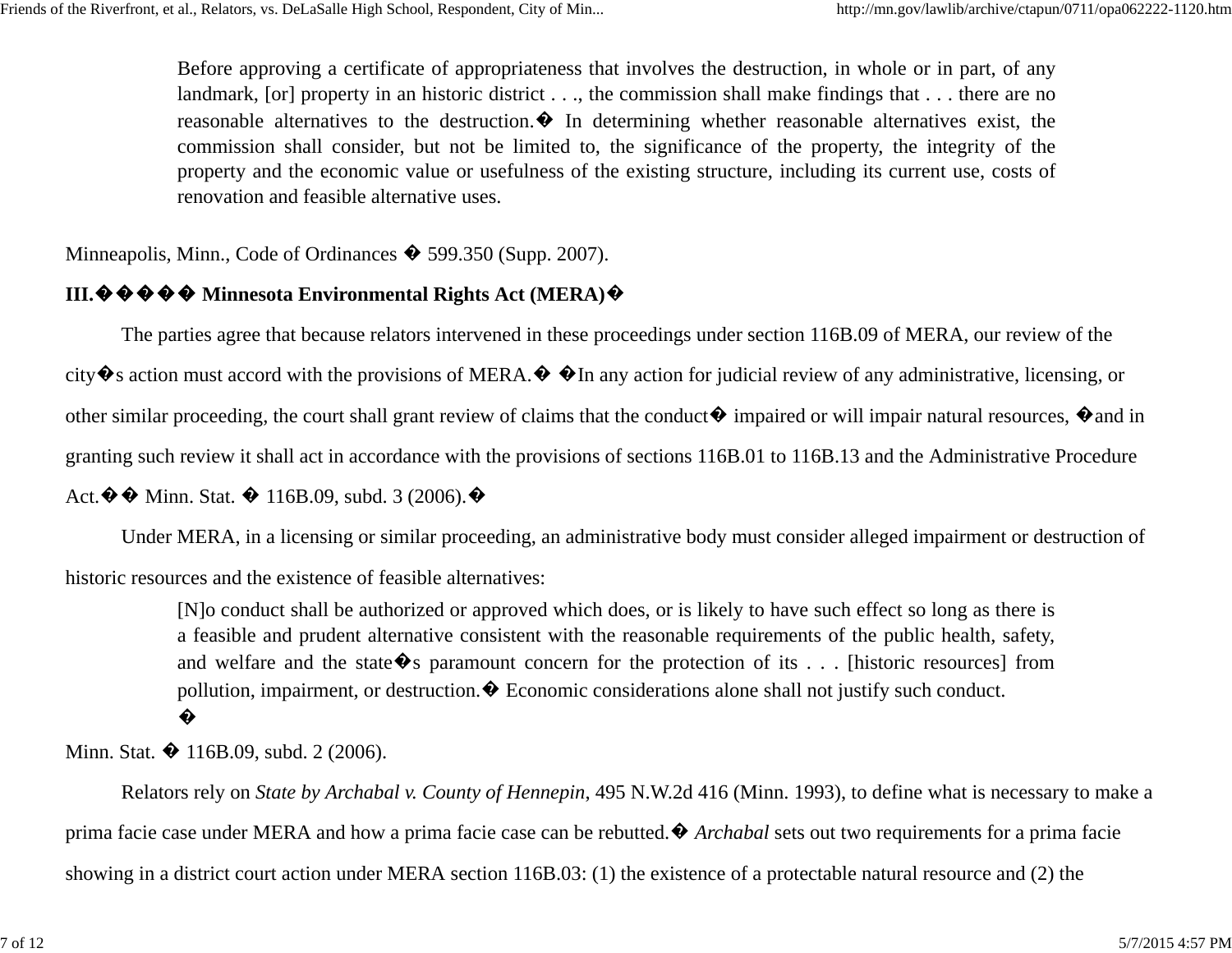pollution, impairment or destruction of that resource.  $\bullet$  495 N.W.2d at 421 (citation omitted).  $\bullet$  Under section 116B.04, the challenged party may rebut a prima facie case with a showing of contrary evidence, or with the affirmative defense �that there is no feasible and prudent alternative and the conduct at issue is consistent with and reasonably required for promotion of the public health, safety, and welfare in light of the state  $\hat{\bullet}$  s paramount concern for the protection of its [natural resources].  $\hat{\bullet}$   $\hat{\bullet}$  *Id.* at 422 (quotingMinn. Stat.  $\hat{\bullet}$ 116B.04 (1992)). $\blacklozenge$ 

Relators primarily argue that DeLaSalle failed to meet its burden of establishing that no feasible and prudent alternatives to the project exist.  $\bullet$  But relators also assert that this affirmative defense is not available to DeLaSalle because section 116B.04 (unlike section 116B.09) precludes the no-feasible-and-prudent-alternative defense if proposed conduct will violate an environmental-quality standard promulgated by certain agencies, including the DNR. �*McGuire v. County of Scott*, 525 N.W.2d 583, 586-87 (Minn. App. 1995). $\bullet \bullet \bullet$ 

Both *Archabal* and *McGuire v. County of Scott,* 525 N.W.2d 583, 586 (Minn. App. 1995), *review denied* (Minn. Mar. 14, 1995),involved actions brought in the district court and the application of section 116B.04, which, by its plain language, applies only to district court actions brought under section 116B.03 and does not purport to apply to interventions in administrative proceedings under section 116B.09.  $\bullet$  Throughout this controversy, the parties have assumed that the provisions of section 116B.04 apply to interventions under section 116B.09. $\bullet$  At oral argument on appeal, this court questioned that assumption, but the parties urge that this issue need not be resolved in the present litigation. �Assuming, without deciding, that the limitation on the affirmative defense applies to a section 116B.09 intervention, we must address whether the project violates an environmental-quality standard promulgated by the DNR.  $\bullet$ 

Relators argue that because the DNR manages the MRCAC, the DNR has  $\bullet$  promulgated  $\bullet$  standards and guidelines that will be violated by the project, precluding DeLaSalle from asserting the affirmative defense of no feasible and prudent alternative.� In support of their argument, relators submitted information from the DNR $\hat{\mathbf{\Phi}}$ s website which describes the DNR $\hat{\mathbf{\Phi}}$ s roles regarding the MRCAC,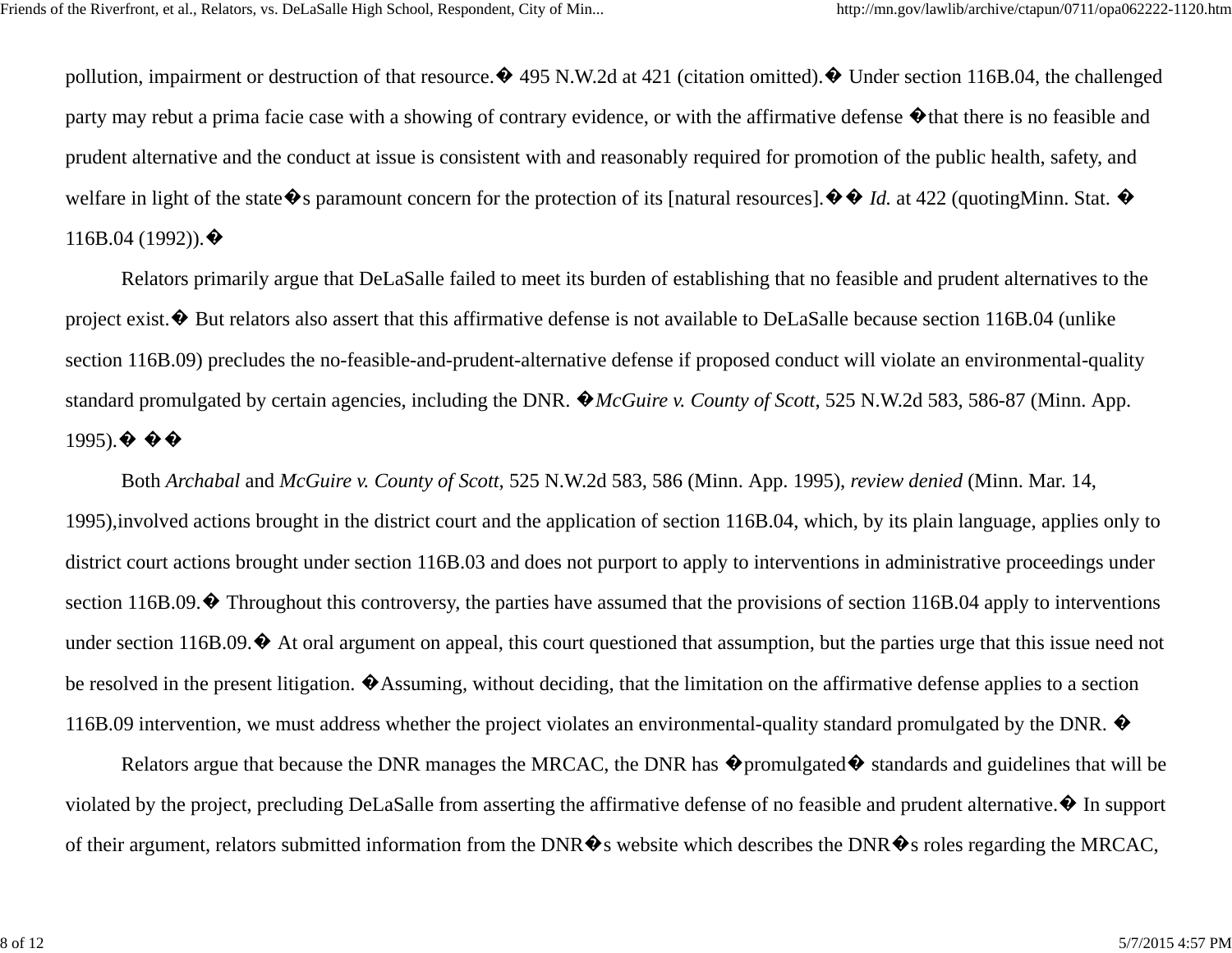including: (1) review of existing ordinances for compliance with state critical area standards and guidelines; (2) technical assistance for ordinance development and amending existing ordinances that will be consistent with the voluntary MNRRA CMP policies; and (3) review of plans and ordinances to ensure consistency with provisions of Executive Order 79-19.� Based on this record, we cannot conclude that the DNR has *promulgated standards* by undertaking these responsibilities, and hold that the section 116B.04 limitation on the no-feasible-and-prudent-alternative defense does not apply in this case.

## **IV.**����� **Applicable land-use plans and guidelines**

Relators argue at length that the city failed to consider that the project violates a myriad of land-use plans and guidelines applicable to Nicollet Island. $\bullet$  The city counters that these plans and guidelines were fully addressed in a five-page discussion in section 27 of the EAW, which was addressed in the committee  $\lozenge$  s report to the city.  $\lozenge$  The findings adopted by the city specifically address the Nicollet Island Sub-District Guidelines, the applicable Historic District Guidelines for the project.� The findings state that the project is generally compatible with the applicable guidelines if the field has a grass surface and is equipped with lighting that is in character with the historic district and not visible from all four directions.  $\bullet$  We conclude that the city did not arbitrarily or capriciously fail to consider the plans and guidelines that apply to the project site.

Furthermore, the city correctly asserts that the certificate was approved based on a finding that there is no feasible and prudent alternative as permitted by the Code of Ordinances and MERA. Neither section 116B.09 of MERA nor the city code requires an agency to make specific findings about a project  $\bullet$  s compatibility with applicable plans and guidelines when the conduct is permitted based on a finding of no feasible and prudent alternative.  $\bullet$  We conclude that the city  $\bullet$  s findings were adequate under the code.

### **V. ♦ ♦ ♦ ♦ ♦ ♦ ♦** Feasible and prudent alternatives

The city  $\hat{\mathbf{\Phi}}$ s finding that there are no feasible and prudent alternatives to the project is based on the city  $\hat{\mathbf{\Phi}}$ s position that DeLaSalle and the MPRB are entitled to define the project. DeLaSalle and the MPRB concluded that being adjacent to the school $\otimes$ s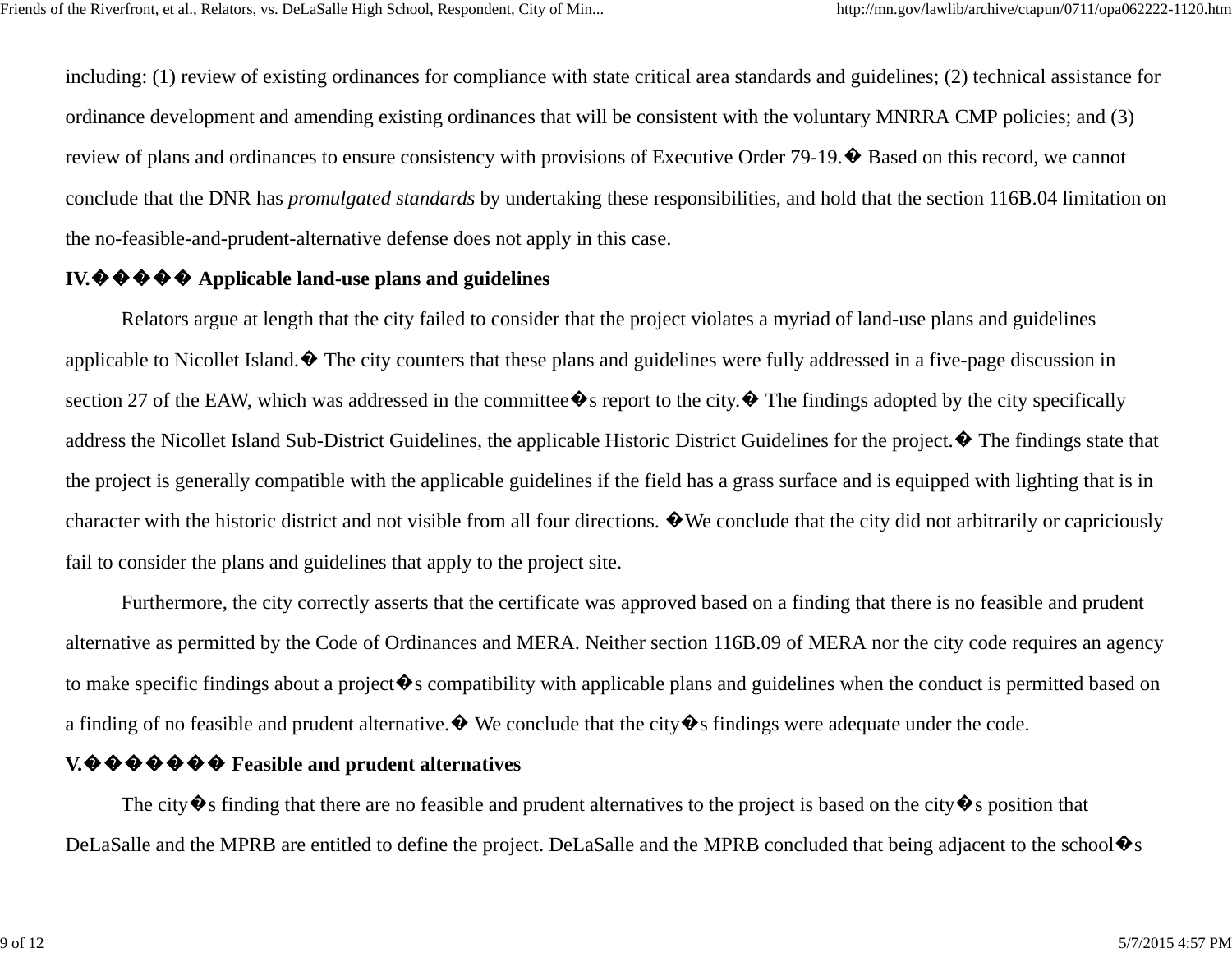existing campus is an essential element of the project.  $\bullet$  Based on this determination, the city declined to address some of the alternatives that would locate the project on property not adjacent to DeLaSalle.

Relying again on the *Archabal* case, relators attack the city  $\hat{\Phi}$ s finding that the project must be adjacent to DeLaSalle.  $\hat{\Phi}$  In *Archabal*, the supreme court concluded that the county failed to establish the affirmative defense of no feasible and prudent alternative to constructing a proposed new jail on the Armory site. $\bullet$  495 N.W.2d at 426. $\bullet$  Construction of the jail on that site would have required destruction of the Armory, which is on the National Register of Historic Places and is regarded as one of the best examples of the WPA Modern style of architecture in the country.  $\oint Id$ . at  $\oint 420$ .

In *Archabal,* one of the primary arguments for the Armory site was that the proximity of the site permitted use of a tunnel to transport inmates from the jail to the government center and that such a tunnel was necessary to public safety.  $\blacklozenge$  *Id.* at 425. $\blacklozenge$  But alternative sites had also been recommended to the county, and expert testimony established that the county�s safety concerns could be adequately met by busing prisoners from a more distant site.  $\bigcirc$  *Id.*  $\bigcirc$  Most of the other factors supporting location of the jail at the Armory site were economic considerations.  $\oint I d$ . at 426.  $\oint$ 

Although *Archabal*�s emphasis on the potency of MERA in the protection of historic resources is instructive, we do not read the case to require the city in this case to consider project sites that are not adjacent to DeLaSalle.�� *Archabal* is factually distinguishable from this case because the construction of a jail on the Armory site would have involved the total destruction of a unique building, several sites had been recommended to the county as potential sites for the project, and expert testimony demonstrated that the primary concern, safety, did not require that the project be within tunneling distance of the government center.  $\bullet$ 

An administrative body is not required �to consider alternatives that would frustrate the very purpose of the project.�� *Mayo Found. v. Surface Transp. Bd.*, 472 F.3d 545, 550 (8th Cir. 2006) (discussing challenges to approval for an upgrade to existing rail lines as violating 49 U.S.C.  $\bullet$  10901 and the National Environmental Policy Act, 41 U.S.C.  $\bullet \bullet$  4321-4347).  $\bullet$  In this case, none of the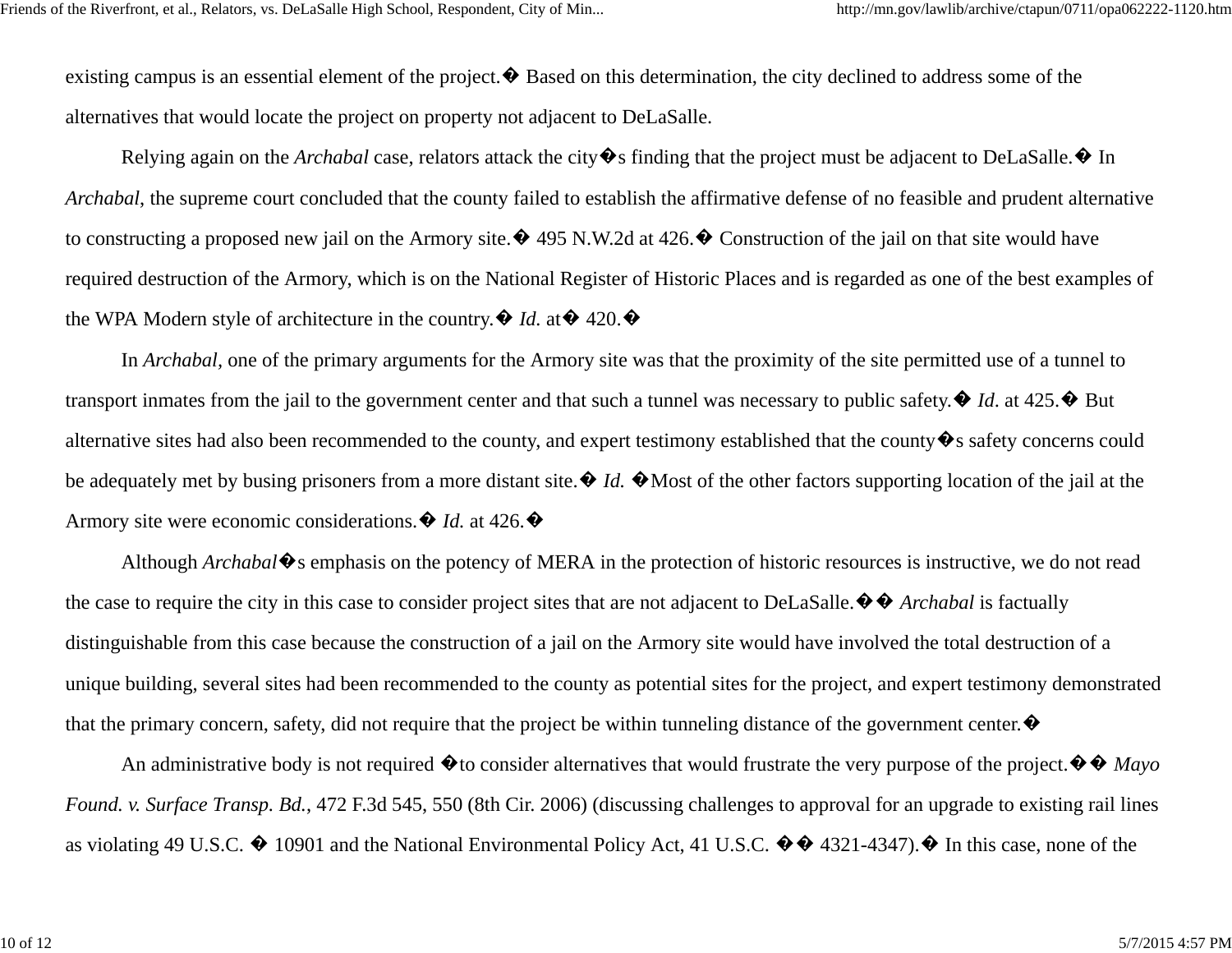non-adjacent proposed alternative sites for the project meets DeLaSalle $\bullet$ s need. $\bullet$  DeLaSalle is not just looking for a place to play football.  $\bullet$  For years DeLaSalle has maintained a successful football program playing on non-owned, non-adjacent fields.  $\bullet$  Nor is DeLaSalle interested merely in seating spectators around its current adjacent practice field, as relators assert it can do by installing movable bleachers.� The project is by definition an adjacent athletic facility with locker rooms, concession stands, and lighting consistent with such a facility.� As noted in the EAW, the 22-member Citizens Advisory Committee, established by the MRPB to review all aspects of the project, was limited in its review of alternative locations to  $\bullet$  adjacent parkland $\bullet$  based on the programmatic needs of DeLaSalle and the MPRB.�

The city heard testimony that two off-site alternatives urged by relators, the B.F. Nelson site and the Boom Island site, are not available.<sup>[2]</sup> $\bullet$  Relators argue that because the city  $\bullet$  s findings of fact do not address the Boom Island site, the use of portable bleachers, or a  $\bullet$  no build  $\bullet$  option, the findings regarding feasible and prudent alternatives are prima facie arbitrary and capricious.  $\bullet$ �Relators cite numerous cases which have held that a city�s failure to record sufficient reasons for its decision makes its decision

prima facie arbitrary.<sup>[3]</sup> $\bullet$  Because none of the alternative options is consistent with the definition of the project, however, we conclude that the city was not required to consider any of them. $\bullet$  Therefore, its failure to make findings on those sites does not make its decision regarding feasible and prudent alternatives prima facie arbitrary or capricious.

 $\hat{\mathbf{\Phi}} \hat{\mathbf{\Phi}} \hat{\mathbf{\Phi}} \hat{\mathbf{\Phi}} \hat{\mathbf{\Phi}} \hat{\mathbf{\Phi}}$  The city made findings about three  $\hat{\mathbf{\Phi}}$  on-site  $\hat{\mathbf{\Phi}}$  alternatives.  $\hat{\mathbf{\Phi}}$  Relators challenge only the rejection of one of these alternatives as not feasible and prudent:  $\bullet$  construction of an elevated facility over the parking lot in front of the school.  $\bullet$  The city heard evidence that construction of such a facility is feasible.� But the city found, based on evidence in the record, that this site would create potential safety issues for motorists on Hennepin Avenue, and would create a cavernous area beneath such a field that would also create safety concerns and would compromise emergency access to the school.  $\blacklozenge$  This option was also considerably more costly, and while MERA precludes economic considerations from being determinative, it does not preclude consideration of economic